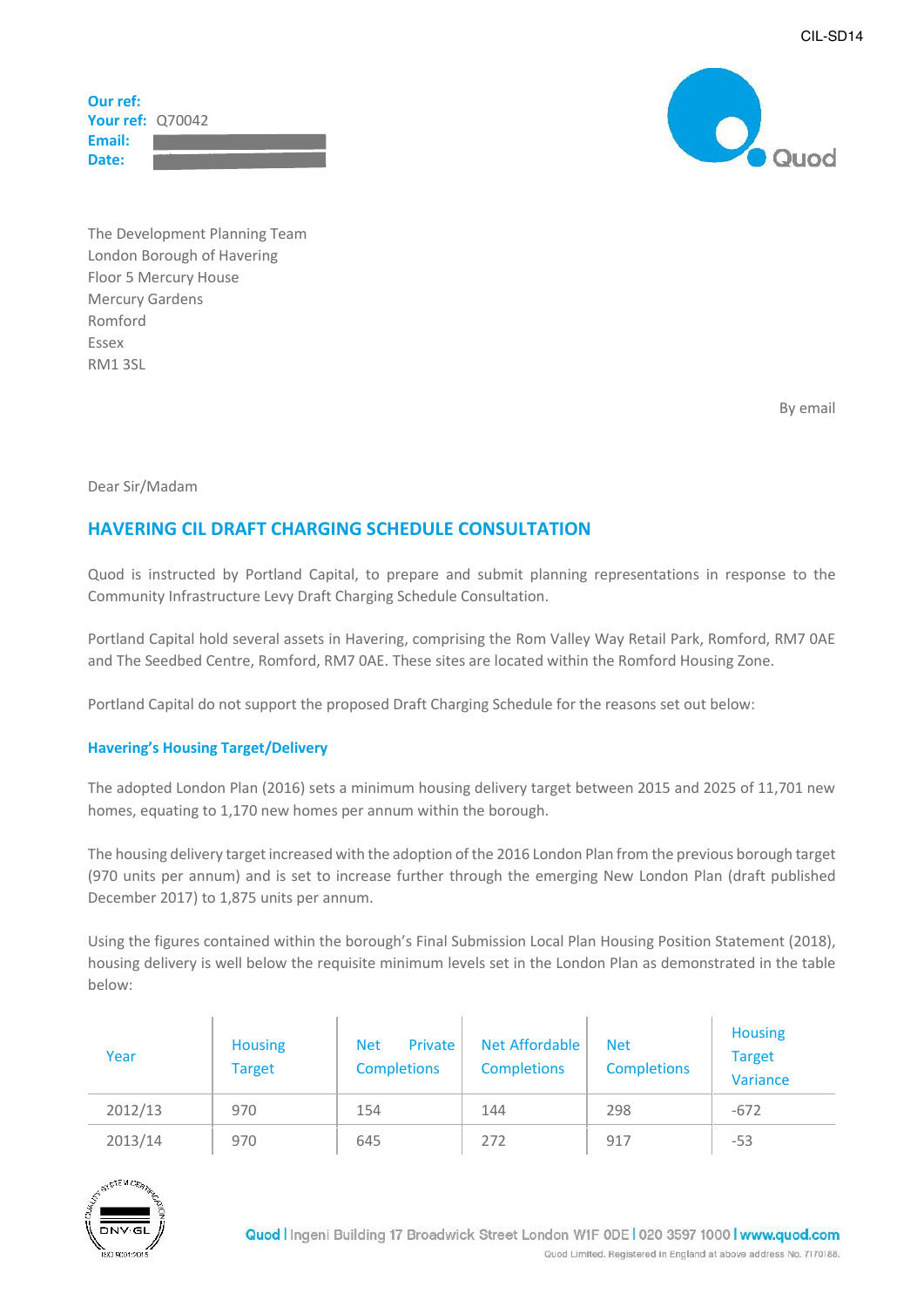

| 2014/15 | 970   | 409 | 329 | 738 | $-232$ |
|---------|-------|-----|-----|-----|--------|
| 2015/16 | 1,170 | 758 | 205 | 963 | $-207$ |
| 2016/17 | 1,170 | 518 | 67  | 585 | $-585$ |

 In the previous five years 2012/13 to 2016/17, a net total of 3,501 dwellings were completed, equating to an average of 700 dwellings per year. This represents a significant under delivery when compared with the London Plan minimum target for the same period of 5,250 Units (shortfall of 1,749 units).

Further to the above, with regards to current 5 year land supply (2017-2022) the document identifies:

| 5 year housing target (2017 to 2022)        | 5,850 (1,170 x 5)    |  |
|---------------------------------------------|----------------------|--|
| 20 % buffer                                 | 1,170 (20% of 5,850) |  |
| 5 year housing target + 20% buffer          | 7.020                |  |
| Under-delivery since 2015                   | 792                  |  |
| 5 year housing supply (based on trajectory) | 7.812                |  |
| Current overprovision/ shortfall            | 6.165                |  |

 The five year land supply calculation is based on a housing target of 1,170 units per annum and includes a 20% buffer in addition to previous under delivery. Havering is unable to identify a sufficient supply of housing land to meet this target in the identified period, which is further worsened in the context of increasing housing delivery targets.

 It is clear that the borough is under-delivering against its housing targets. This shortfall should be read in the context of future residential delivery and the impact that the proposed uplifted CIL rates will have upon this.

#### **CIL Charging CIL Rates and Charging Zones**

 With regards to residential development, the prosed CIL rates identify two zones with rates of £125 for Zone A (North) and £55 for Zone B (South). These figures are linked to two different geographical zones which are designed to reflect locational difference in viability. The proposed Zones are re-provided below: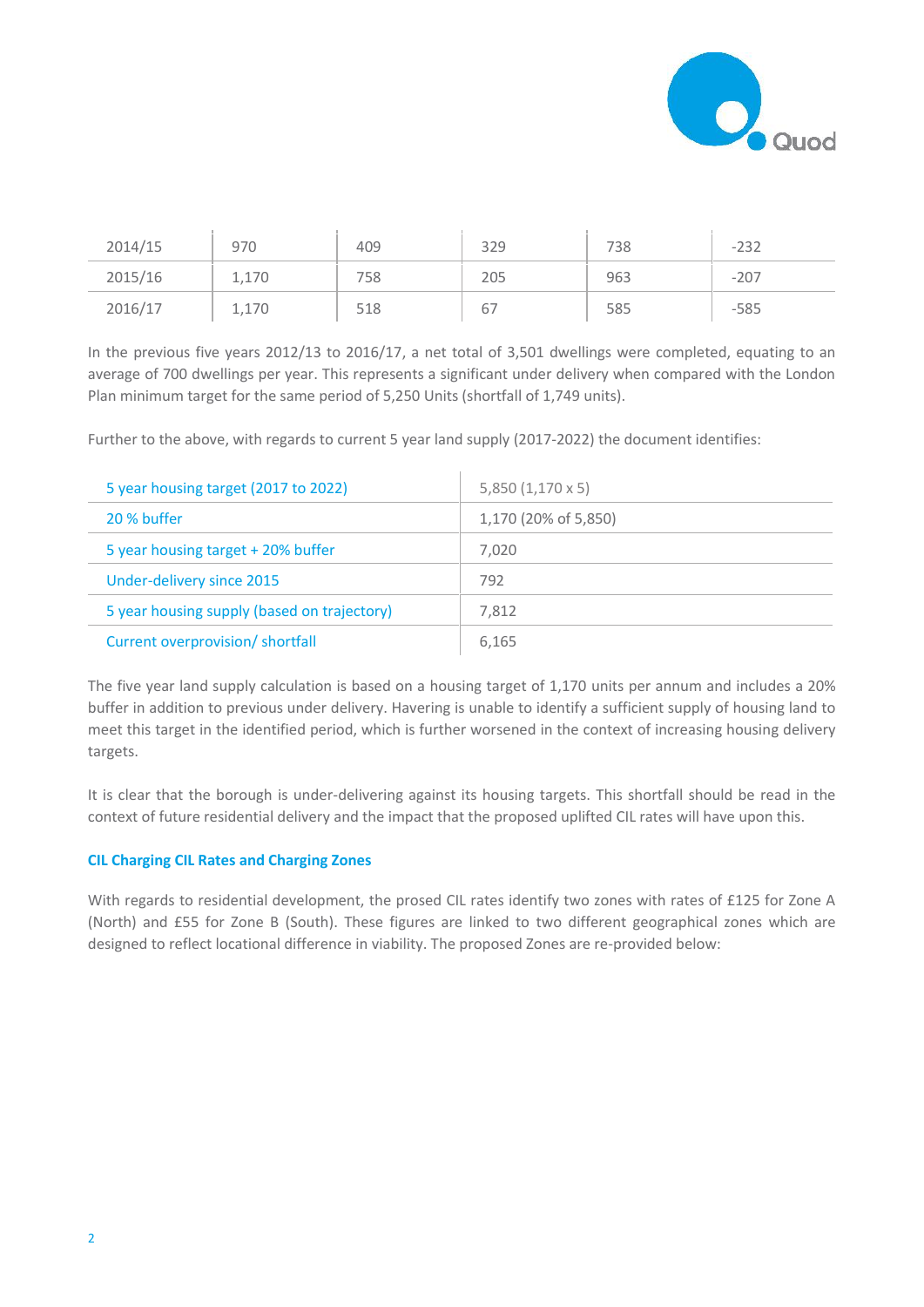

# **Draft Charging Schedule** Map of charging zones - Open market residential (C3) / Private<br>care homes and retirement homes (excluding Extra Care) London Borough ុំ Havering

## Proposed CIL Charging Zones

The proposed CIL rates relevant to the two areas vary significantly, with the North Zone incurring a rate over twice that applicable to Zone B. Portland Capital do not support this, whilst Zone B seeks to capture the Riverside Opportunity Area (including Rainham and Beam Park Housing Zones), major schemes outside of this Zone particularly those within the Romford Housing Zone will be significantly encumbered by the proposed Zone A rate.

 Housing Zones are areas where the Mayor seeks to use funding or policy levers in new ways to achieve higher levels of housing delivery based on factors such as good transport accessibility. Therefore CIL rates identified in Zone B should also apply to the Romford Housing Zone. The Zone A and Zone B areas share the same scheme costs and similar values yet proposed CIL rates differ significantly. This will act to constrain the necessary large scale housing delivery required to address housing delivery issues as demonstrated in the previous section of this letter.

 Whilst Portland Capital recognise that the Romford Housing Zone will benefit from Crossrail assisting development in the long-term, this cannot be relied upon to overcome development viability, and the delivery of residential development in the short term.